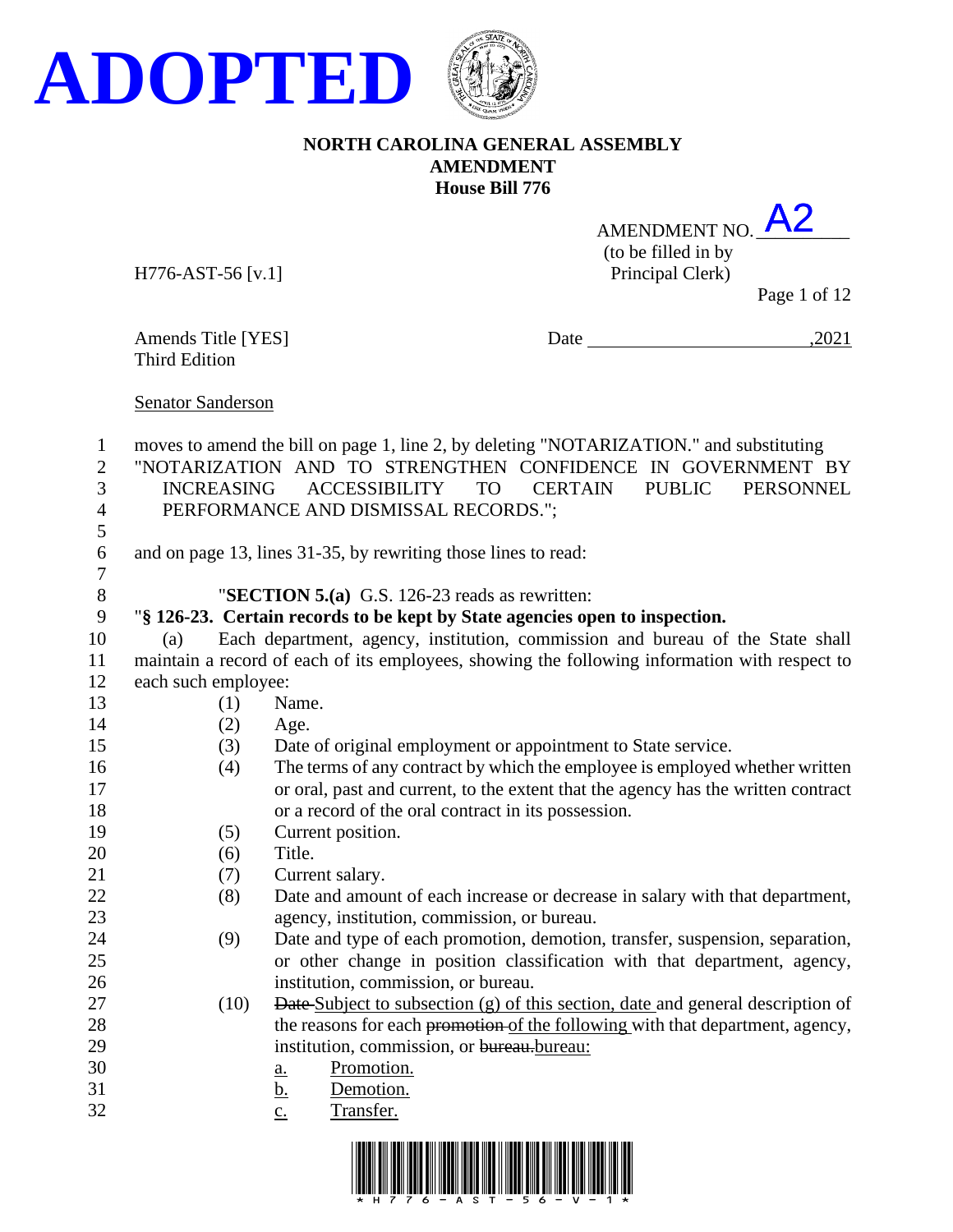# **NORTH CAROLINA GENERAL ASSEMBLY ADOPTED**

H776-AST-56 [v.1]

## AMENDMENT NO.  $A2$ (to be filled in by<br>Principal Clerk)

Page 2 of 12

| $\mathbf{1}$   |                            |      | Suspension.<br><u>d.</u>                                                                         |
|----------------|----------------------------|------|--------------------------------------------------------------------------------------------------|
| $\overline{c}$ |                            |      | Separation.                                                                                      |
| $\overline{3}$ |                            |      | $\frac{e}{f}$<br>Dismissal.                                                                      |
| $\overline{4}$ |                            | (11) | Date and type of For each dismissal, suspension, or demotion dismissal for                       |
| 5              |                            |      | disciplinary reasons taken by the department, agency, institution, commission,                   |
| 6              |                            |      | or bureau. If the disciplinary action was a dismissal, bureau, a copy of the                     |
| 7              |                            |      | written notice of the final decision of the head of the department setting forth                 |
| 8              |                            |      | the specific acts or omissions that are the basis of the dismissal.                              |
| 9              |                            | (12) | The office or station to which the employee is currently assigned.                               |
| 10             | $\cdots$                   |      |                                                                                                  |
| 11             | (f)                        |      | Nothing in this section shall be construed to authorize the disclosure of any                    |
| 12             |                            |      | confidential information protected by the Health Insurance Portability and Accountability Act of |
| 13             |                            |      | 1996 (HIPAA), 110 Stat. 1936, the Americans with Disabilities Act of 1990 (ADA), 104 Stat.       |
| 14             |                            |      | 327, or other applicable law.                                                                    |
| 15             | (g)                        |      | The following shall apply to the general descriptions as required by subdivision                 |
| 16             | $(a)(10)$ of this section: |      |                                                                                                  |
| 17             |                            | (1)  | No general description shall disclose information otherwise prohibited from                      |
| 18             |                            |      | disclosure by an applicable law but shall be listed as "description of action                    |
| 19             |                            |      | prohibited by applicable law."                                                                   |
| 20             |                            | (2)  | The general description for each promotion, demotion, transfer, suspension,                      |
| 21             |                            |      | separation, or dismissal shall become part of the record maintained under                        |
| 22             |                            |      | subsection (a) of this section upon the later of the expiration of the time period               |
| 23             |                            |      | to file an appeal under any applicable administrative appeals process or a final                 |
| 24             |                            |      | decision being entered in that administrative appeals process."                                  |
| 25             |                            |      | <b>SECTION 5.(b)</b> G.S. 126-22(b) reads as rewritten:                                          |
| 26             | " $(b)$                    |      | For purposes of this Article the following definitions apply:                                    |
| 27             |                            | (1)  | "Employee" means any current State employee, former State employee, or                           |
| 28             |                            |      | applicant for State employment.employment subject to this Article.                               |
| 29             |                            | (2)  | "Employer" means any State department, university, division, bureau,                             |
| 30             |                            |      | commission, council, or other agency subject to Article 7 of this Chapter.this                   |
| 31             |                            |      | Article. The term "university" shall include all of the following, as defined in                 |
| 32             |                            |      | G.S. 116-2:                                                                                      |
| 33             |                            |      | The Board.                                                                                       |
| 34             |                            |      | <u>a.</u><br>The Board of Trustees.                                                              |
| 35             |                            |      | <u>b.</u><br>Chancellor.                                                                         |
| 36             |                            |      | $\underline{c}$ .<br>$\underline{d}$ .<br>Constituent institutions.                              |
| 37             |                            |      | The President.                                                                                   |
| 38             |                            |      | <u>e.</u><br>"Personnel file" means any employment-related or personal information               |
| 39             |                            | (3)  | gathered by an employer or by the Office of State Human Resources.                               |
| 40             |                            |      | Employment-related information contained in a personnel file includes                            |
| 41             |                            |      | information related to an individual's application, selection, promotion,                        |
| 42             |                            |      | demotion, transfer, leave, salary, contract for employment, benefits,                            |
| 43             |                            |      | suspension, performance evaluation, disciplinary actions, and termination.                       |
|                |                            |      |                                                                                                  |

**AMENDMENT House Bill 776**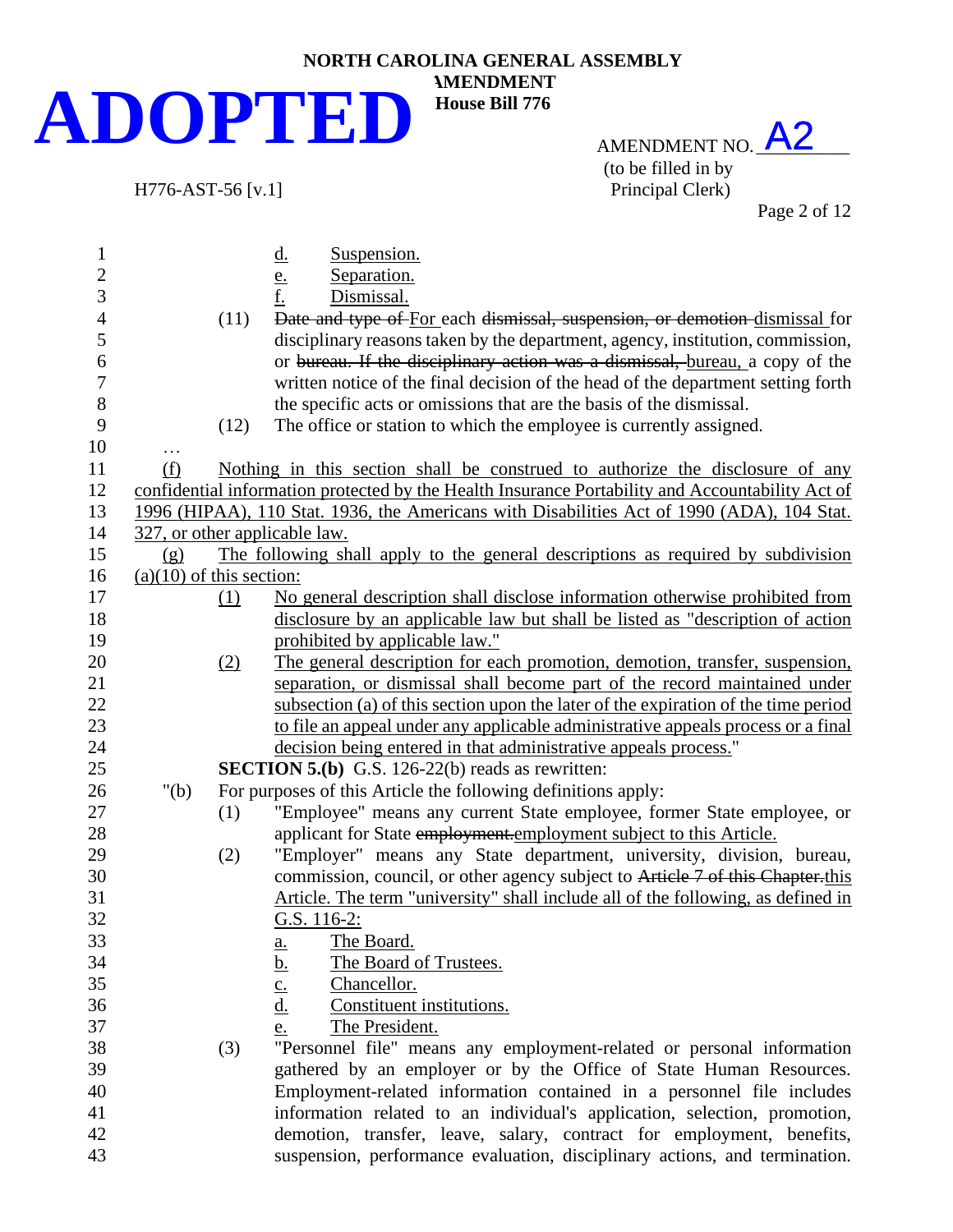

AMENDMENT NO.  $A2$ (to be filled in by H776-AST-56 [v.1] Principal Clerk)

Page 3 of 12

| $\mathbf{1}$<br>$\overline{2}$ |                               | Personal information contained in a personnel file includes an individual's<br>home address, social security number, medical history, personal financial |
|--------------------------------|-------------------------------|----------------------------------------------------------------------------------------------------------------------------------------------------------|
| 3                              |                               | data, marital status, dependents, and beneficiaries.                                                                                                     |
| $\overline{4}$                 | (4)                           | "Record" means the personnel information that each employer is required to                                                                               |
| 5                              |                               | maintain in accordance with G.S. 126-23."                                                                                                                |
| 6                              |                               | <b>SECTION 6.</b> G.S. 115C-320 reads as rewritten:                                                                                                      |
| $\boldsymbol{7}$               |                               | "§ 115C-320. Certain records open to inspection.                                                                                                         |
| $8\,$                          | (a)                           | Each local board of education shall maintain a record of each of its employees,                                                                          |
| 9                              |                               | showing the following information with respect to each employee:                                                                                         |
| 10                             | (1)                           | Name.                                                                                                                                                    |
| 11                             | (2)                           | Age.                                                                                                                                                     |
| 12                             | (3)                           | Date of original employment or appointment.                                                                                                              |
| 13                             | (4)                           | The terms of any contract by which the employee is employed whether written                                                                              |
| 14                             |                               | or oral, past and current, to the extent that the board has the written contract                                                                         |
| 15                             |                               | or a record of the oral contract in its possession.                                                                                                      |
| 16                             | (5)                           | Current position.                                                                                                                                        |
| 17                             | (6)                           | Title.                                                                                                                                                   |
| 18                             | (7)                           | Current salary.                                                                                                                                          |
| 19                             | (8)                           | Date and amount of each increase or decrease in salary with that local board                                                                             |
| 20                             |                               | of education.                                                                                                                                            |
| 21                             | (9)                           | Date and type of each promotion, demotion, transfer, suspension, separation,                                                                             |
| 22                             |                               | or other change in position classification with that local board of education.                                                                           |
| 23                             | (10)                          | Date Subject to subsection (e) of this section, date and general description of                                                                          |
| 24                             |                               | the reasons for each promotion of the following with that local board of                                                                                 |
| 25                             |                               | education.education:                                                                                                                                     |
| 26                             |                               | Promotion.<br><u>a.</u>                                                                                                                                  |
| 27                             |                               | <u>b.</u><br>Demotion.                                                                                                                                   |
| 28                             |                               | Transfer.                                                                                                                                                |
| 29                             |                               | $\frac{c}{d}$<br>Suspension.                                                                                                                             |
| 30                             |                               | Separation.                                                                                                                                              |
| 31                             |                               | $\frac{e}{f}$<br>Dismissal.                                                                                                                              |
| 32                             | (11)                          | Date and type of For each dismissal, suspension, or demotion dismissal for                                                                               |
| 33                             |                               | disciplinary reasons taken by the local board of education. If the disciplinary                                                                          |
| 34                             |                               | action was a dismissal, education, a copy of the written notice of the final                                                                             |
| 35                             |                               | decision of the local board education setting forth the specific acts or                                                                                 |
| 36                             |                               | omissions that are the basis of the dismissal.                                                                                                           |
| 37                             | (12)                          | The office or station to which the employee is currently assigned.                                                                                       |
| 38                             |                               |                                                                                                                                                          |
| 39                             | $\cdots$<br>(d)               | Nothing in this section shall be construed to authorize the disclosure of any                                                                            |
| 40                             |                               | confidential information protected by the Health Insurance Portability and Accountability Act of                                                         |
| 41                             |                               | 1996 (HIPAA), 110 Stat. 1936, the Americans with Disabilities Act of 1990 (ADA), 104 Stat.                                                               |
| 42                             | 327, or other applicable law. |                                                                                                                                                          |
|                                |                               |                                                                                                                                                          |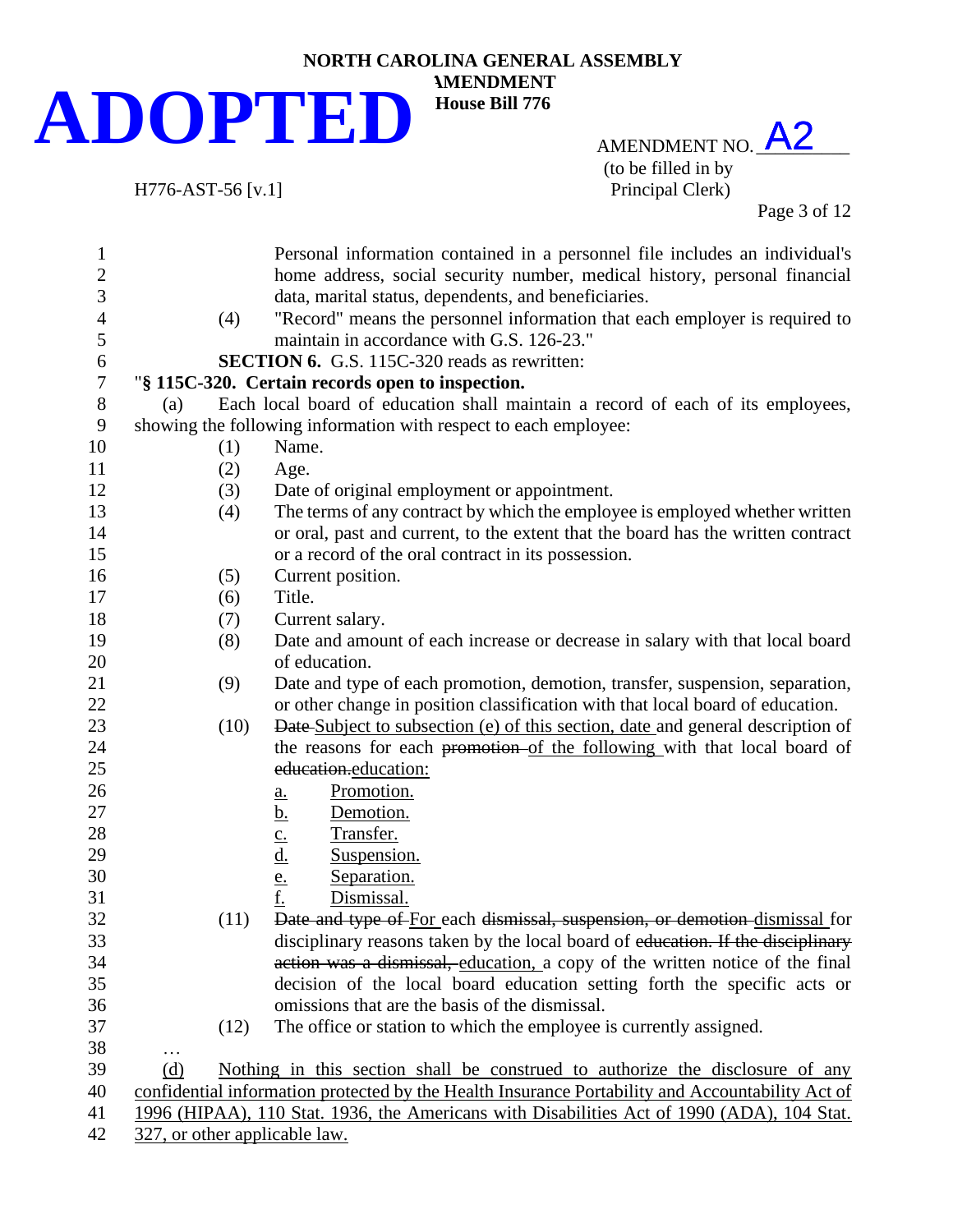# **NORTH CAROLINA GENERAL ASSEMBLY ADOPTED**

AMENDMENT NO.  $A2$ (to be filled in by

H776-AST-56 [v.1] Principal Clerk)

Page 4 of 12

| $\mathbf{1}$   | <u>(e)</u>                 |      | The following shall apply to the general descriptions as required by subdivision     |
|----------------|----------------------------|------|--------------------------------------------------------------------------------------|
| $\overline{c}$ | $(a)(10)$ of this section: |      |                                                                                      |
| 3              |                            | (1)  | No general description shall disclose information otherwise prohibited from          |
| $\overline{4}$ |                            |      | disclosure by an applicable law but shall be listed as "description of action        |
| 5              |                            |      | prohibited by applicable law."                                                       |
| 6              |                            | (2)  | The general description for each promotion, demotion, transfer, suspension,          |
| $\overline{7}$ |                            |      | separation, or dismissal shall become part of the record maintained under            |
| 8              |                            |      | subsection (a) of this section upon the later of the expiration of the time period   |
| 9              |                            |      | to file an appeal under any applicable administrative appeals process or a final     |
| 10             |                            |      | decision being entered in that administrative appeals process."                      |
| 11             |                            |      | <b>SECTION 7.</b> G.S. 115D-28 reads as rewritten:                                   |
| 12             |                            |      | "§ 115D-28. Certain records open to inspection.                                      |
| 13             | (a)                        |      | Each board of trustees shall maintain a record of each of its employees, showing the |
| 14             |                            |      | following information with respect to each employee:                                 |
| 15             |                            | (1)  | Name.                                                                                |
| 16             |                            | (2)  | Age.                                                                                 |
| 17             |                            | (3)  | Date of original employment or appointment.                                          |
| 18             |                            | (4)  | The terms of any contract by which the employee is employed whether written          |
| 19             |                            |      | or oral, past and current, to the extent that the board has the written contract     |
| 20             |                            |      | or a record of the oral contract in its possession.                                  |
| 21             |                            | (5)  | Current position.                                                                    |
| 22             |                            | (6)  | Title.                                                                               |
| 23             |                            | (7)  | Current salary.                                                                      |
| 24             |                            | (8)  | Date and amount of each increase or decrease in salary with that community           |
| 25             |                            |      | college.                                                                             |
| 26             |                            | (9)  | Date and type of each promotion, demotion, transfer, suspension, separation,         |
| 27             |                            |      | or other change in position classification with that community college.              |
| 28             |                            | (10) | Date Subject to subsection (e) of this section, date and general description of      |
| 29             |                            |      | the reasons for each promotion of the following with that community                  |
| 30             |                            |      | college.college:                                                                     |
| 31             |                            |      | Promotion.<br><u>a.</u>                                                              |
| 32             |                            |      | <u>b.</u><br>Demotion.                                                               |
| 33             |                            |      | Transfer.<br>$\underline{\mathbf{C}}$ .                                              |
| 34             |                            |      | Suspension.                                                                          |
| 35             |                            |      | $\frac{d}{e}$ .<br>f.<br>Separation.                                                 |
| 36             |                            |      | Dismissal.                                                                           |
| 37             |                            | (11) | Date and type of For each dismissal, suspension, or demotion dismissal for           |
| 38             |                            |      | disciplinary reasons taken by the community college. If the disciplinary action      |
| 39             |                            |      | was a dismissal, college, a copy of the written notice of the final decision of      |
| 40             |                            |      | the board of trustees setting forth the specific acts or omissions that are the      |
| 41             |                            |      | basis of the dismissal.                                                              |
| 42             |                            | (12) | The office or station to which the employee is currently assigned.                   |
| 43             | .                          |      |                                                                                      |
|                |                            |      |                                                                                      |

**AMENDMENT House Bill 776**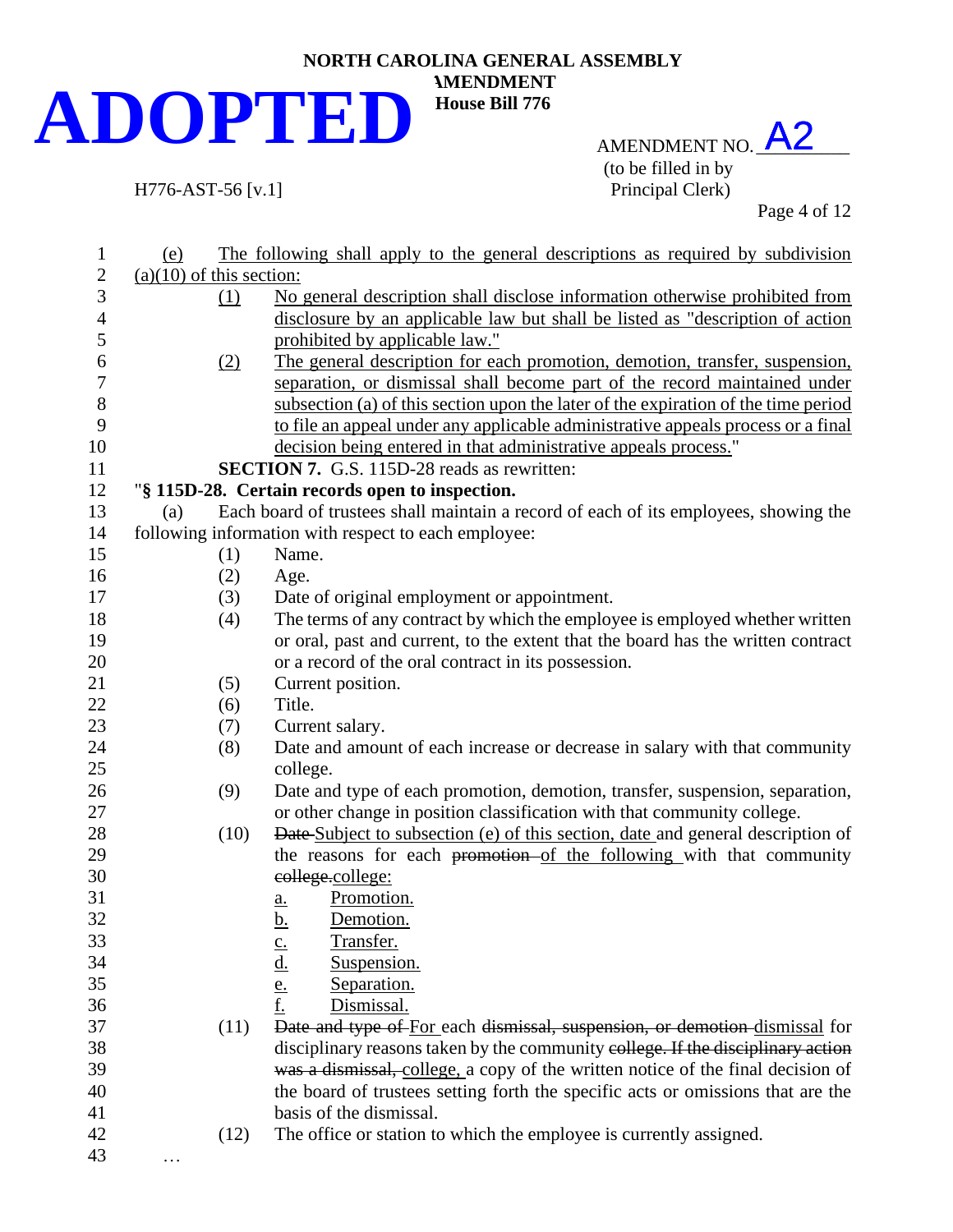AMENDMENT NO.  $A2$ (to be filled in by<br>Principal Clerk)

 $H776-AST-56$  [v.1]

Page 5 of 12

| 1                | (d)                        |      | Nothing in this section shall be construed to authorize the disclosure of any                    |
|------------------|----------------------------|------|--------------------------------------------------------------------------------------------------|
| $\overline{c}$   |                            |      | confidential information protected by the Health Insurance Portability and Accountability Act of |
| 3                |                            |      | 1996 (HIPAA), 110 Stat. 1936, the Americans with Disabilities Act of 1990 (ADA), 104 Stat.       |
| $\overline{4}$   |                            |      | 327, or other applicable law.                                                                    |
| 5                | (e)                        |      | The following shall apply to the general descriptions as required by subdivision                 |
| $\boldsymbol{6}$ | $(a)(10)$ of this section: |      |                                                                                                  |
| $\overline{7}$   |                            | (1)  | No general description shall disclose information otherwise prohibited from                      |
| $8\,$            |                            |      | disclosure by an applicable law but shall be listed as "description of action                    |
| 9                |                            |      | prohibited by applicable law."                                                                   |
| 10               |                            | (2)  | The general description for each promotion, demotion, transfer, suspension,                      |
| 11               |                            |      | separation, or dismissal shall become part of the record maintained under                        |
| 12               |                            |      | subsection (a) of this section upon the later of the expiration of the time period               |
| 13               |                            |      | to file an appeal under any applicable administrative appeals process or a final                 |
| 14               |                            |      | decision being entered in that administrative appeals process."                                  |
| 15               |                            |      | <b>SECTION 8.</b> G.S. 122C-158 reads as rewritten:                                              |
| 16               |                            |      | "§ 122C-158. Privacy of personnel records.                                                       |
| 17               | .                          |      |                                                                                                  |
| 18               | (b)                        |      | The following information with respect to each employee is a matter of public record:            |
| 19               |                            | (1)  | Name.                                                                                            |
| 20               |                            | (2)  | Age.                                                                                             |
| 21               |                            | (3)  | Date of original employment or appointment to the area authority.                                |
| 22               |                            | (4)  | The terms of any contract by which the employee is employed whether written                      |
| 23               |                            |      | or oral, past and current, to the extent that the agency has the written contract                |
| 24               |                            |      | or a record of the oral contract in its possession.                                              |
| 25               |                            | (5)  | Current position.                                                                                |
| 26               |                            | (6)  | Title.                                                                                           |
| 27               |                            | (7)  | Current salary.                                                                                  |
| 28               |                            | (8)  | Date and amount of each increase or decrease in salary with that area                            |
| 29               |                            |      | authority.                                                                                       |
| 30               |                            | (9)  | Date and type each promotion, demotion, transfer, suspension, separation, or                     |
| 31               |                            |      | other change in position classification with that area authority.                                |
| 32               |                            | (10) | Date Subject to subsection (j) of this section, date and general description of                  |
| 33               |                            |      | the reasons for each promotion of the following with that area                                   |
| 34<br>35         |                            |      | authority.authority:                                                                             |
| 36               |                            |      | Promotion.<br>$\underline{a}$ .                                                                  |
| 37               |                            |      | <u>b.</u><br>Demotion.                                                                           |
| 38               |                            |      | Transfer.<br>Suspension.                                                                         |
| 39               |                            |      | Separation.                                                                                      |
| 40               |                            |      | $rac{\underline{c}}{\underline{d}}$ .<br>$rac{\underline{e}}{\underline{f}}$ .<br>Dismissal.     |
| 41               |                            | (11) | Date and type of For each dismissal, suspension, or demotion dismissal for                       |
| 42               |                            |      | disciplinary reasons taken by the area authority. If the disciplinary action was                 |
| 43               |                            |      | a dismissal, authority, a copy of the written notice of the final decision of the                |
|                  |                            |      |                                                                                                  |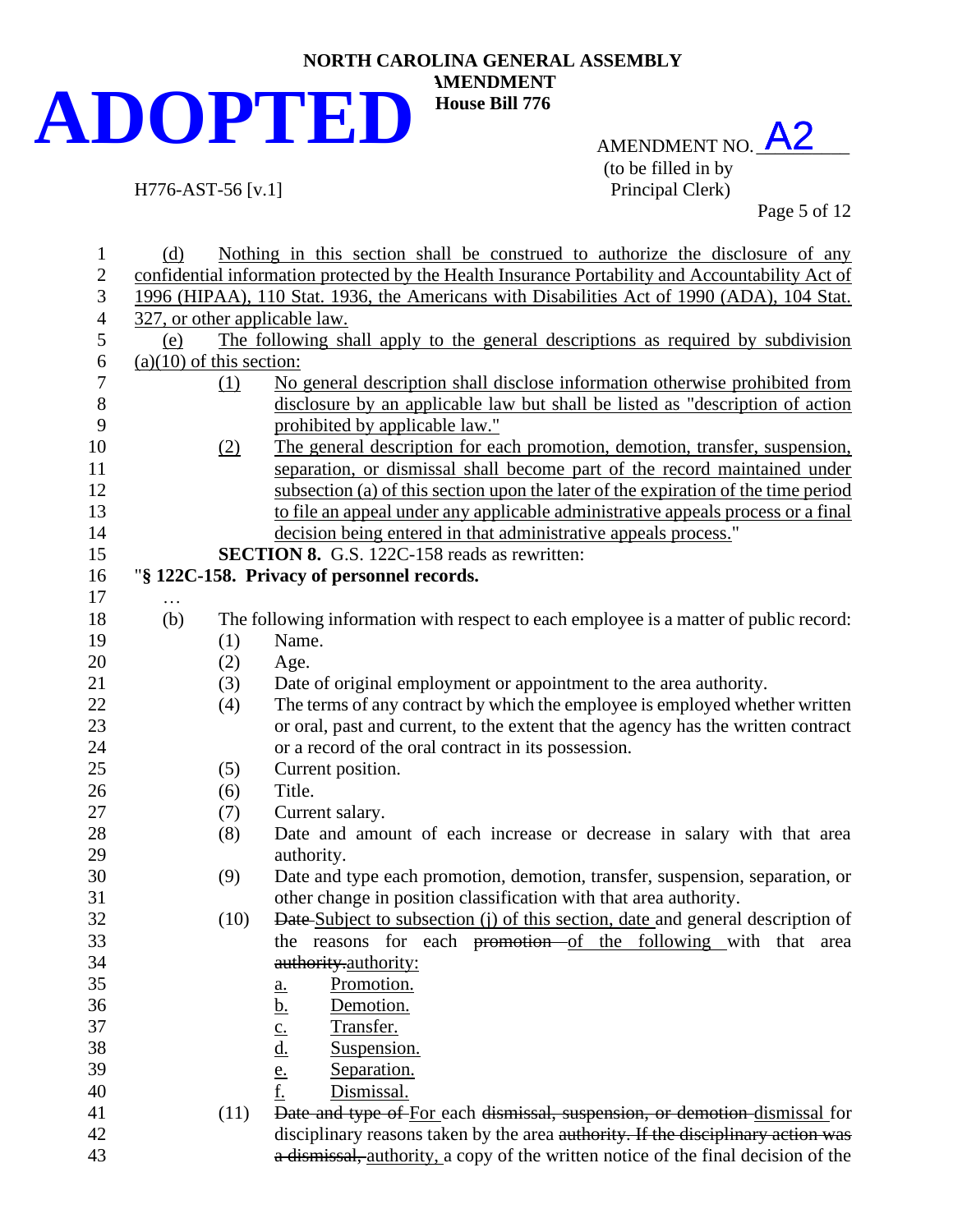H776-AST-56 [v.1]

AMENDMENT NO.  $A2$ (to be filled in by<br>Principal Clerk) Page 6 of 12

| 1                   |                               | area authority setting forth the specific acts or omissions that are the basis of                                                                                                 |
|---------------------|-------------------------------|-----------------------------------------------------------------------------------------------------------------------------------------------------------------------------------|
| $\overline{c}$      |                               | the dismissal.                                                                                                                                                                    |
| 3                   | (12)                          | The office or station to which the employee is currently assigned.                                                                                                                |
| $\overline{4}$<br>5 |                               |                                                                                                                                                                                   |
| 6                   | (i)                           | Nothing in this section shall be construed to authorize the disclosure of any<br>confidential information protected by the Health Insurance Portability and Accountability Act of |
| 7                   |                               | 1996 (HIPAA), 110 Stat. 1936, the Americans with Disabilities Act of 1990 (ADA), 104 Stat.                                                                                        |
| 8                   | 327, or other applicable law. |                                                                                                                                                                                   |
| 9                   | (i)                           | The following shall apply to the general descriptions as required by subdivision                                                                                                  |
| 10                  | $(b)(10)$ of this section:    |                                                                                                                                                                                   |
| 11                  | (1)                           | No general description shall disclose information otherwise prohibited from                                                                                                       |
| 12                  |                               | disclosure by an applicable law but shall be listed as "description of action                                                                                                     |
| 13                  |                               | prohibited by applicable law."                                                                                                                                                    |
| 14                  | (2)                           | The general description for each promotion, demotion, transfer, suspension,                                                                                                       |
| 15                  |                               | separation, or dismissal shall become part of the record maintained under                                                                                                         |
| 16                  |                               | subsection (b) of this section upon the later of the expiration of the time period                                                                                                |
| 17                  |                               | to file an appeal under any applicable administrative appeals process or a final                                                                                                  |
| 18                  |                               | decision being entered in that administrative appeals process."                                                                                                                   |
| 19                  |                               | <b>SECTION 9.</b> G.S. 130A-45.9 reads as rewritten:                                                                                                                              |
| 20                  |                               | "§ 130A-45.9. Confidentiality of personnel information.                                                                                                                           |
| 21                  | $\cdots$                      |                                                                                                                                                                                   |
| 22                  | (b)                           | The following information with respect to each employee of a public health authority                                                                                              |
| 23                  | is a matter of public record: |                                                                                                                                                                                   |
| 24                  | (1)                           | name; Name.                                                                                                                                                                       |
| 25                  | (2)                           | age; Age.                                                                                                                                                                         |
| 26                  | (3)                           | date Date of original employment or appointment; appointment.                                                                                                                     |
| 27                  | (4)                           | beginning Beginning and ending dates, dates.                                                                                                                                      |
| 28                  | (5)                           | position title, Current position and title.                                                                                                                                       |
| 29                  | (6)                           | position descriptions, Position description.                                                                                                                                      |
| 30                  | (7)                           | Current salary and total compensation of current and former positions;                                                                                                            |
| 31                  |                               | positions. For the purposes of this subdivision, the term "total compensation"                                                                                                    |
| 32                  |                               | includes pay, benefits, incentives, bonuses, and deferred and all other forms                                                                                                     |
| 33                  |                               | of compensation paid by the employing entity.                                                                                                                                     |
| 34                  | (8)                           | the The terms of any contract by which the employee is employed whether                                                                                                           |
| 35                  |                               | written or oral, past and current, to the extent that the authority has the written                                                                                               |
| 36                  |                               | contract or a record of the oral contract in its possession, possession.                                                                                                          |
| 37                  | (9)                           | and date Date and type of the most recent each promotion, demotion, transfer,                                                                                                     |
| 38                  |                               | suspension, separation, or other change in position classification.                                                                                                               |
| 39                  | (10)                          | Subject to subsection (e) of this section, date and general description of the                                                                                                    |
| 40                  |                               | reasons for each of the following with that public health authority:                                                                                                              |
| 41                  |                               | Promotion.<br><u>a.</u>                                                                                                                                                           |
| 42                  |                               | Demotion.<br><u>b.</u>                                                                                                                                                            |
| 43                  |                               | $\underline{c}$ .<br>Transfer.                                                                                                                                                    |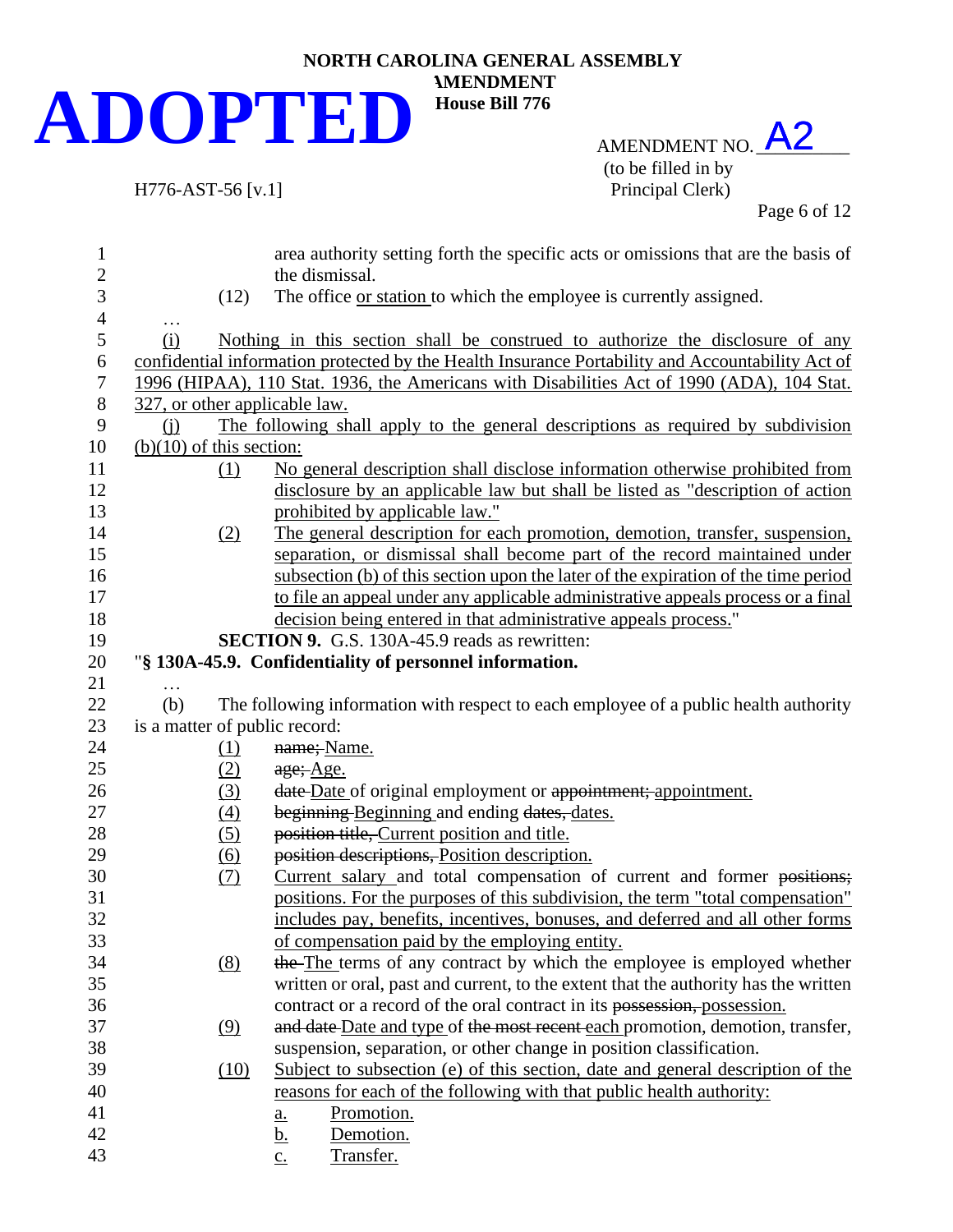# **NORTH CAROLINA GENERAL ASSEMBLY ADOPTED**

### AMENDMENT NO.  $A2$ (to be filled in by H776-AST-56 [v.1] Principal Clerk)

Page 7 of 12

| $\mathbf{1}$             |                               | Suspension.<br><u>d.</u>                                                                         |
|--------------------------|-------------------------------|--------------------------------------------------------------------------------------------------|
| $\overline{2}$           |                               | Separation.<br>$\frac{e}{f}$                                                                     |
| 3                        |                               | Dismissal.                                                                                       |
| $\overline{\mathcal{L}}$ | (11)                          | For each dismissal for disciplinary reasons taken by the public health                           |
| 5                        |                               | authority, a copy of the written notice of the final decision of the public health               |
| 6                        |                               | authority setting forth the specific acts or omissions that are the basis of the                 |
| 7                        |                               | dismissal.                                                                                       |
| 8                        | (12)                          | The office or station to which the employee is currently assigned.                               |
| 9                        | (13)                          | In addition, the following information with respect to each licensed medical                     |
| 10                       |                               | provider employed by or having privileges to practice in a public health                         |
| 11                       |                               | facility shall be a matter of public record: educational history and                             |
| 12                       |                               | qualifications, date and jurisdiction or original and current licensure; and                     |
| 13                       |                               | information relating to medical board certifications or other qualifications of                  |
| 14                       |                               | medical specialists. For the purposes of this subsection, the term "total                        |
| 15                       |                               | compensation" includes pay, benefits, incentives, bonuses, and deferred and                      |
| 16                       |                               | all other forms of compensation paid by the employing entity.                                    |
| 17                       | .                             |                                                                                                  |
| 18                       | (d)                           | Nothing in this section shall be construed to authorize the disclosure of any                    |
| 19                       |                               | confidential information protected by the Health Insurance Portability and Accountability Act of |
| 20                       |                               | 1996 (HIPAA), 110 Stat. 1936, the Americans with Disabilities Act of 1990 (ADA), 104 Stat.       |
| 21                       | 327, or other applicable law. |                                                                                                  |
| 22                       | (e)                           | The following shall apply to the general descriptions as required by subdivision                 |
| 23                       | $(b)(10)$ of this section:    |                                                                                                  |
| 24                       | (1)                           | No general description shall disclose information otherwise prohibited from                      |
| 25                       |                               | disclosure by an applicable law but shall be listed as "description of action                    |
| 26                       |                               | prohibited by applicable law."                                                                   |
| 27                       | (2)                           | The general description for each promotion, demotion, transfer, suspension,                      |
| 28                       |                               | separation, or dismissal shall become part of the record maintained under                        |
| 29                       |                               | subsection (b) of this section upon the later of the expiration of the time period               |
| 30                       |                               | to file an appeal under any applicable administrative appeals process or a final                 |
| 31                       |                               | decision being entered in that administrative appeals process."                                  |
| 32                       |                               | <b>SECTION 10.</b> G.S. 131E-257.2 reads as rewritten:                                           |
| 33                       |                               | "§ 131E-257.2. Privacy of employee personnel records.                                            |
| 34                       | $\cdots$                      |                                                                                                  |
| 35                       | (b)                           | The following information with respect to each public hospital employee is a matter              |
| 36                       | of public record:             |                                                                                                  |
| 37                       | (1)                           | Name.                                                                                            |
| 38                       | (2)                           | Age.                                                                                             |
| 39                       | (3)                           | Date of original employment.                                                                     |
| 40                       | (4)                           | Current position title.                                                                          |
| 41                       | (5)                           | Date of the most recent and type for each promotion, demotion, transfer,                         |
| 42                       |                               | suspension, separation or other change in position classification.                               |
| 43                       | (6)                           | The office to which the employee is currently assigned.                                          |
|                          |                               |                                                                                                  |

**AMENDMENT House Bill 776**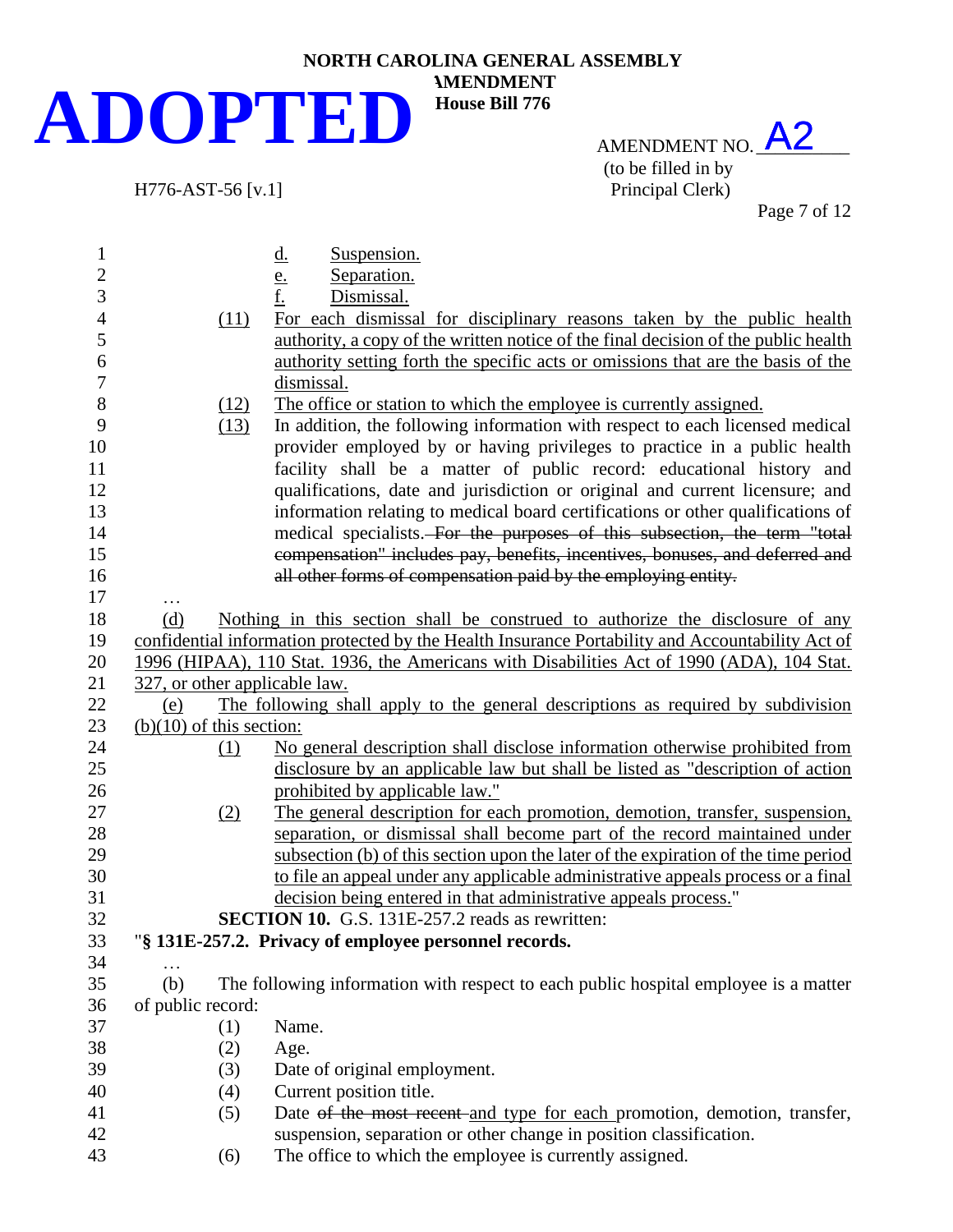## **NORTH CAROLINA GENERAL ASSEMBLY AMENDMENT ADOPTED**

AMENDMENT NO.  $A2$ (to be filled in by H776-AST-56 [v.1] Principal Clerk)

Page 8 of 12

| $\mathbf{1}$   | (7)                           | Subject to subsection (j) of this section, date and general description of the                          |
|----------------|-------------------------------|---------------------------------------------------------------------------------------------------------|
| $\overline{2}$ |                               | reasons for each of the following with that public hospital:                                            |
| $\overline{3}$ |                               | Promotion.<br><u>a.</u>                                                                                 |
| $\overline{4}$ |                               | <u>b.</u><br>Demotion.                                                                                  |
| 5              |                               | Transfer.                                                                                               |
| 6              |                               | $\frac{c}{d}$<br>Suspension.                                                                            |
| $\overline{7}$ |                               | Separation.                                                                                             |
| $8\,$          |                               | $\frac{e}{f}$ .<br>Dismissal.                                                                           |
| 9              | (8)                           | For each dismissal for disciplinary reasons taken by the public hospital, a copy                        |
| 10             |                               | of the written notice of the final decision of the public hospital setting forth                        |
| 11             |                               | the specific acts or omissions that are the basis of the dismissal.                                     |
| 12             | (9)                           | In addition, the following information with respect to For each licensed                                |
| 13             |                               | medical provider employed by or having privileges to practice in a public                               |
| 14             |                               | hospital shall be a matter of public record: hospital, the following information:                       |
| 15             |                               | educational history and qualifications, date and jurisdiction or original and                           |
| 16             |                               | current licensure; and information relating to medical board certifications or                          |
| 17             |                               | other qualifications of medical specialists.                                                            |
| 18             | .                             |                                                                                                         |
| 19             | (i)                           | Nothing in this section shall be construed to authorize the disclosure of any                           |
| 20             |                               | confidential information protected by the Health Insurance Portability and Accountability Act of        |
| 21             |                               | 1996 (HIPAA), 110 Stat. 1936, the Americans with Disabilities Act of 1990 (ADA), 104 Stat.              |
| 22             | 327, or other applicable law. |                                                                                                         |
| 23             | (i)                           | The following shall apply to the general descriptions as required by subdivision $(b)(7)$               |
| 24             | of this section:              |                                                                                                         |
| 25             | (1)                           | No general description shall disclose information otherwise prohibited from                             |
| 26             |                               | disclosure by an applicable law but shall be listed as "description of action                           |
| 27             |                               | prohibited by applicable law."                                                                          |
| 28             | (2)                           | The general description for each promotion, demotion, transfer, suspension,                             |
| 29             |                               | separation, or dismissal shall become part of the record maintained under                               |
| $30\,$         |                               | subsection (b) of this section upon the later of the expiration of the time period                      |
| 31             |                               | to file an appeal under any applicable administrative appeals process or a final                        |
| 32             |                               | decision being entered in that administrative appeals process."                                         |
| 33             |                               | <b>SECTION 11.(a)</b> G.S. 153A-98 reads as rewritten:                                                  |
| 34             |                               | "§ 153A-98. Privacy of employee personnel records.                                                      |
| 35             | (a)                           | Notwithstanding the provisions of G.S. 132-6 or any other general law or local act                      |
| 36             |                               | concerning access to public records, personnel files of employees, former employees, or                 |
| 37             |                               | applicants for employment maintained by a county are subject to inspection and may be disclosed         |
| 38             |                               | only as provided by this section. For purposes of this section, an employee's personnel file            |
| 39             |                               | consists of any information in any form gathered by the county with respect to that employee            |
| 40             |                               | and, by way of illustration but not limitation, relating to his application, selection or nonselection, |
| 41             |                               | performance, promotions, demotions, transfers, suspension and other disciplinary actions,               |
| 42             |                               | evaluation forms, leave, salary, and termination of employment. As used in this section,                |
| 43             |                               | "employee" includes former employees of the county.                                                     |
|                |                               |                                                                                                         |

**House Bill 776**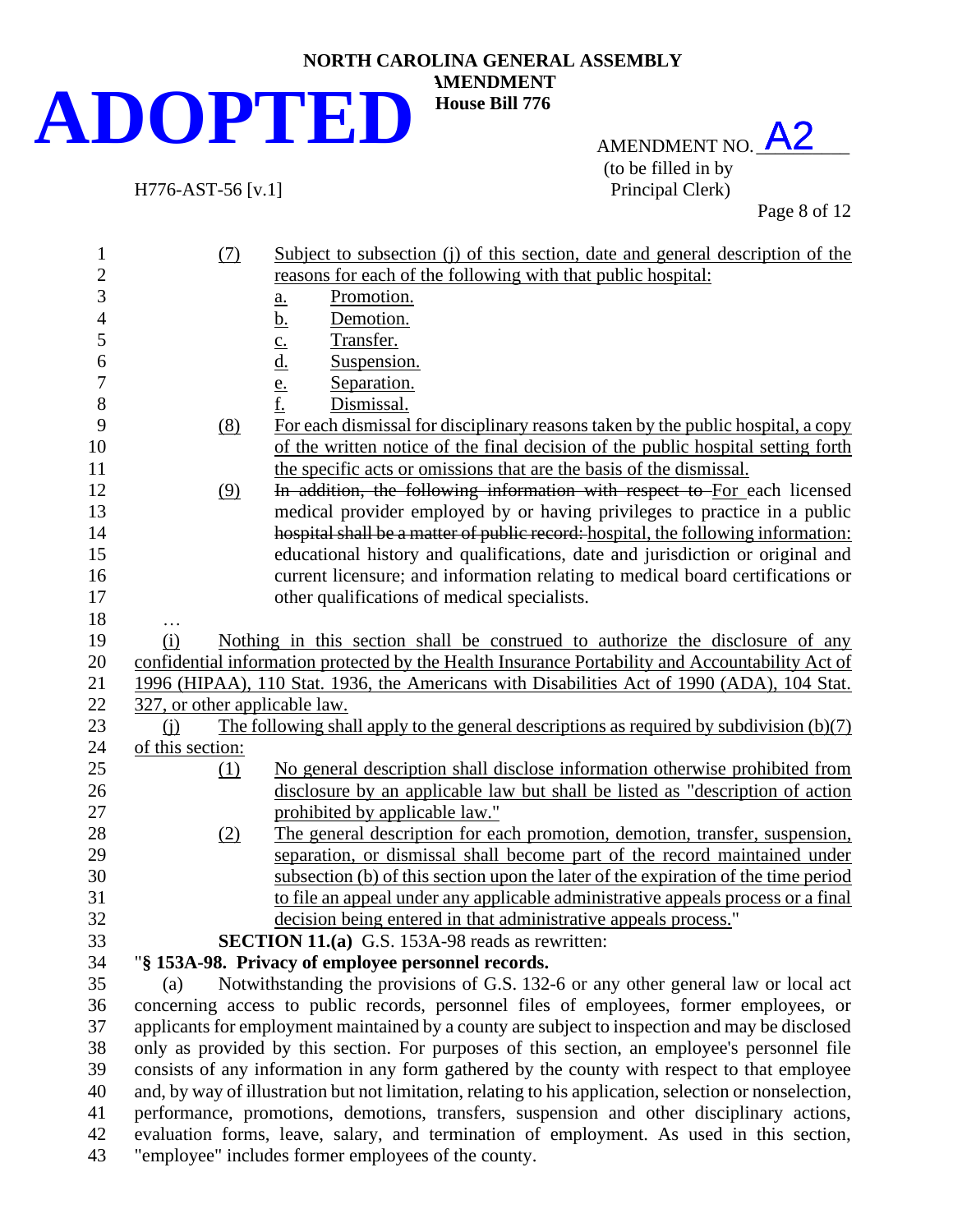

AMENDMENT NO.  $A2$ (to be filled in by

H776-AST-56 [v.1] Principal Clerk)

Page 9 of 12

| $\mathbf{1}$     | $\left( a1\right)$            |      | This section shall apply to all employees subject to G.S. 153A-103.                                                                                             |
|------------------|-------------------------------|------|-----------------------------------------------------------------------------------------------------------------------------------------------------------------|
| $\overline{2}$   | (b)                           |      | The following information with respect to each county employee is a matter of public                                                                            |
| 3                | record:                       |      |                                                                                                                                                                 |
| $\overline{4}$   |                               | (1)  | Name.                                                                                                                                                           |
| 5                |                               | (2)  | Age.                                                                                                                                                            |
| $\boldsymbol{6}$ |                               | (3)  | Date of original employment or appointment to the county service.                                                                                               |
| $\boldsymbol{7}$ |                               | (4)  | The terms of any contract by which the employee is employed whether written                                                                                     |
| 8                |                               |      | or oral, past and current, to the extent that the county has the written contract                                                                               |
| 9                |                               |      | or a record of the oral contract in its possession.                                                                                                             |
| 10               |                               | (5)  | Current position.                                                                                                                                               |
| 11               |                               | (6)  | Title.                                                                                                                                                          |
| 12               |                               | (7)  | Current salary.                                                                                                                                                 |
| 13               |                               | (8)  | Date and amount of each increase or decrease in salary with that county.                                                                                        |
| 14               |                               | (9)  | Date and type of each promotion, demotion, transfer, suspension, separation                                                                                     |
| 15               |                               |      | or other change in position classification with that county.                                                                                                    |
| 16               |                               | (10) | Date Subject to subsection (h) of this section, date and general description of                                                                                 |
| 17               |                               |      | the reasons for each promotion of the following with that eounty.county:                                                                                        |
| 18               |                               |      | Promotion.<br><u>a.</u>                                                                                                                                         |
| 19               |                               |      | <u>b.</u><br>Demotion.                                                                                                                                          |
| 20               |                               |      | $\frac{c}{d}$<br>Transfer.                                                                                                                                      |
| 21               |                               |      | Suspension.                                                                                                                                                     |
| 22               |                               |      | $\frac{e}{f}$<br>Separation.                                                                                                                                    |
| 23               |                               |      | Dismissal.                                                                                                                                                      |
| 24               |                               | (11) | Date and type of For each dismissal, suspension, or demotion dismissal for                                                                                      |
| 25               |                               |      | disciplinary reasons taken by the county. If the disciplinary action was a                                                                                      |
| 26               |                               |      | dismissal, county, a copy of the written notice of the final decision of the                                                                                    |
| 27               |                               |      | county setting forth the specific acts or omissions that are the basis of the                                                                                   |
| 28               |                               |      | dismissal.                                                                                                                                                      |
| 29               |                               | (12) | The office to which the employee is currently assigned.                                                                                                         |
| 30               | $\cdots$                      |      |                                                                                                                                                                 |
| 31               | (g)                           |      | Nothing in this section shall be construed to authorize the disclosure of any                                                                                   |
| 32               |                               |      | confidential information protected by the Health Insurance Portability and Accountability Act of                                                                |
| 33               |                               |      | 1996 (HIPAA), 110 Stat. 1936, the Americans with Disabilities Act of 1990 (ADA), 104 Stat.                                                                      |
| 34               | 327, or other applicable law. |      |                                                                                                                                                                 |
| 35               | (h)                           |      | The following shall apply to the general descriptions as required by subdivision                                                                                |
| 36               | $(b)(10)$ of this section:    |      |                                                                                                                                                                 |
| 37               |                               | (1)  | No general description shall disclose information otherwise prohibited from                                                                                     |
| 38               |                               |      | disclosure by an applicable law but shall be listed as "description of action"                                                                                  |
| 39               |                               |      | prohibited by applicable law."                                                                                                                                  |
| 40               |                               | (2)  | The general description for each promotion, demotion, transfer, suspension,                                                                                     |
| 41               |                               |      | separation, or dismissal shall become part of the record maintained under<br>subsection (b) of this section upon the later of the expiration of the time period |
| 42               |                               |      |                                                                                                                                                                 |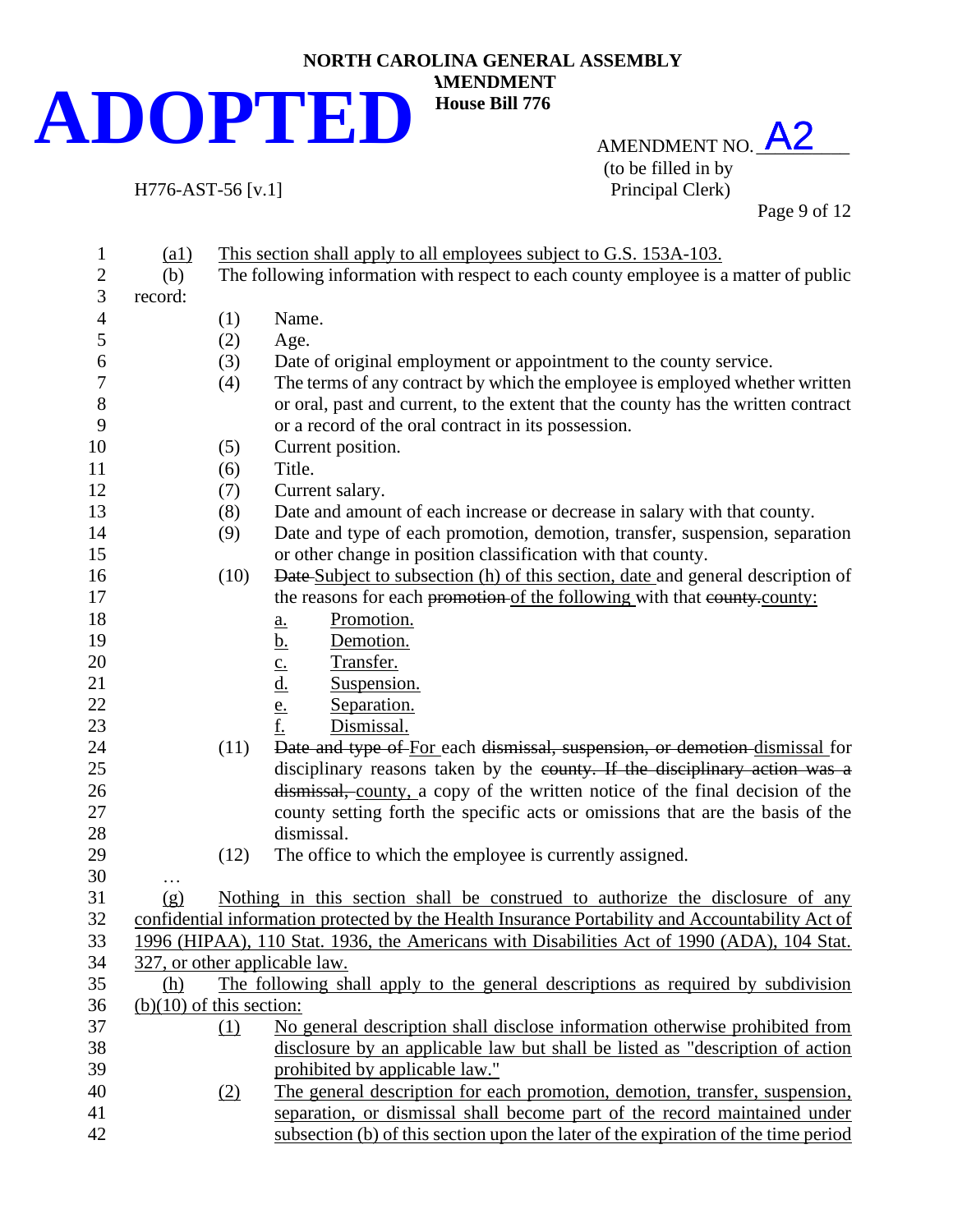AMENDMENT NO.  $A2$ (to be filled in by H776-AST-56 [v.1] Principal Clerk)

Page 10 of 12

| $\mathbf{1}$     |         |      | to file an appeal under any applicable administrative appeals process or a final   |
|------------------|---------|------|------------------------------------------------------------------------------------|
| $\overline{c}$   |         |      | decision being entered in that administrative appeals process."                    |
| 3                |         |      | <b>SECTION 11.(b)</b> G.S. 153A-99(b) reads as rewritten:                          |
| $\overline{4}$   | " $(b)$ |      | Definitions. For the purposes of this section:                                     |
| 5                |         | (1)  | "County employee" or "employee" means any person employed by a county              |
| 6                |         |      | or any department or program thereof that is supported, in whole or in part, by    |
| $\boldsymbol{7}$ |         |      | county funds; funds but shall not include employees subject to G.S. 153A-103.      |
| 8                |         | (2)  | "On duty" means that time period when an employee is engaged in the duties         |
| 9                |         |      | of his or her employment; and                                                      |
| 10               |         | (3)  | "Workplace" means any place where an employee engages in his or her job            |
| 11               |         |      | duties."                                                                           |
| 12               |         |      | <b>SECTION 12.</b> G.S. 160A-168 reads as rewritten:                               |
| 13               |         |      | "§ 160A-168. Privacy of employee personnel records.                                |
| 14               |         |      |                                                                                    |
| 15               | (b)     |      | The following information with respect to each city employee is a matter of public |
| 16               | record: |      |                                                                                    |
| 17               |         | (1)  | Name.                                                                              |
| 18               |         | (2)  | Age.                                                                               |
| 19               |         | (3)  | Date of original employment or appointment to the service.                         |
| 20               |         | (4)  | The terms of any contract by which the employee is employed whether written        |
| 21               |         |      | or oral, past and current, to the extent that the city has the written contract or |
| 22               |         |      | a record of the oral contract in its possession.                                   |
| 23               |         | (5)  | Current position.                                                                  |
| 24               |         | (6)  | Title.                                                                             |
| 25               |         | (7)  | Current salary.                                                                    |
| 26               |         | (8)  | Date and amount of each increase or decrease in salary with that municipality.     |
| 27               |         | (9)  | Date and type of each promotion, demotion, transfer, suspension, separation,       |
| 28               |         |      | or other change in position classification with that municipality.                 |
| 29               |         | (10) | Date Subject to subsection (h) of this section, date and general description of    |
| 30               |         |      | promotion of the following with<br>reasons for each<br>the<br>that                 |
| 31               |         |      | municipality.municipality:                                                         |
| 32               |         |      | Promotion.<br>a.                                                                   |
| 33               |         |      | Demotion.                                                                          |
| 34               |         |      | Transfer.                                                                          |
| 35               |         |      | $\frac{b}{c}$ .<br>$\frac{d}{d}$ .<br>$\frac{e}{f}$ .<br>Suspension.               |
| 36               |         |      | Separation.                                                                        |
| 37               |         |      | Dismissal.                                                                         |
| 38               |         | (11) | Date and type of For each dismissal, suspension, or demotion dismissal for         |
| 39               |         |      | disciplinary reasons taken by the municipality. If the disciplinary action was     |
| 40               |         |      | a dismissal, municipality, a copy of the written notice of the final decision of   |
| 41               |         |      | the municipality setting forth the specific acts or omissions that are the basis   |
| 42               |         |      | of the dismissal.                                                                  |
| 43               |         | (12) | The office to which the employee is currently assigned.                            |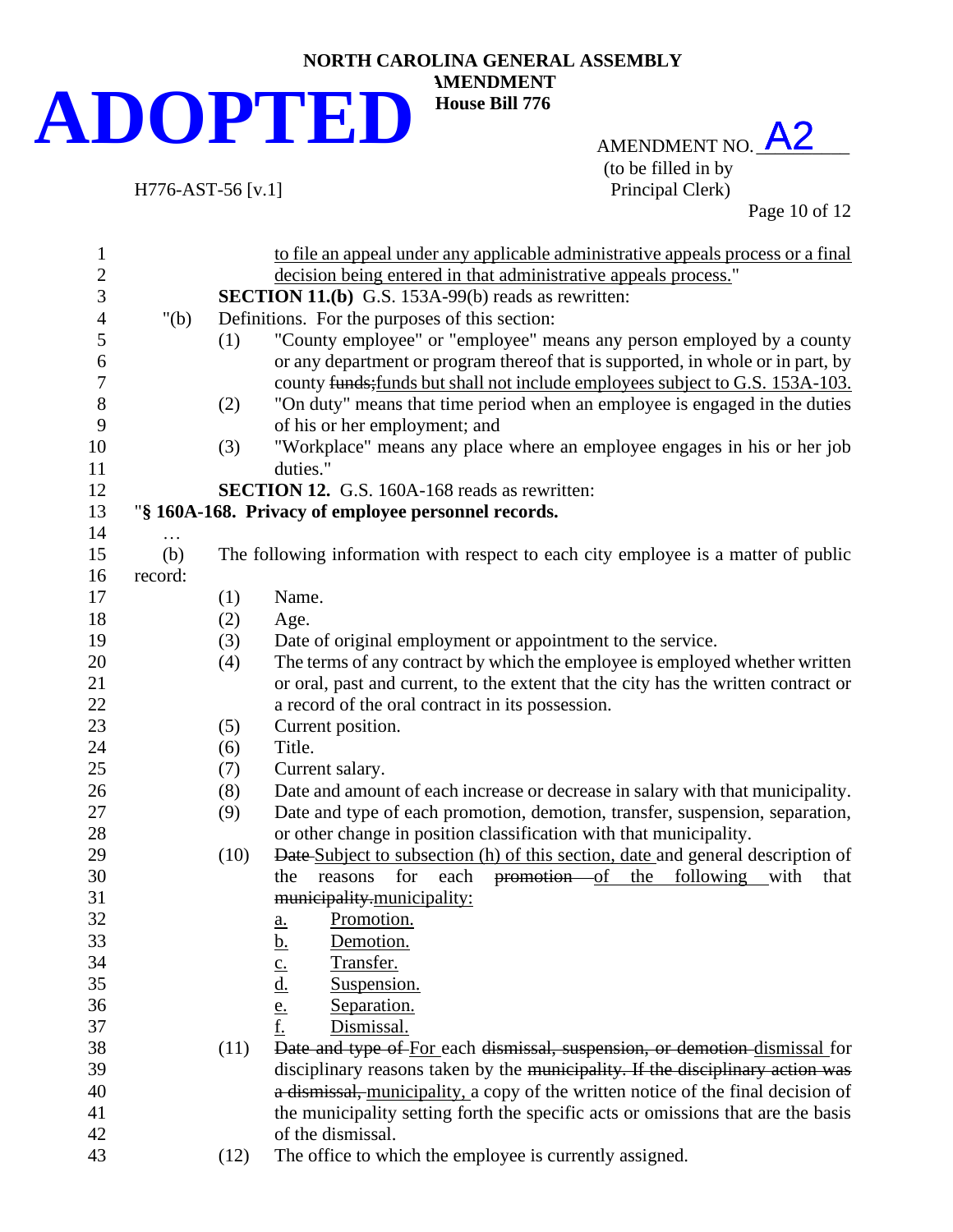## **NORTH CAROLINA GENERAL ASSEMBLY AMENDMENT ADOPTED**

AMENDMENT NO.  $A2$ (to be filled in by<br>Principal Clerk)

H776-AST-56 [v.1]

Page 11 of 12

| $\mathbf{1}$   | .                          |                                                                                            |                                                                                                  |  |  |
|----------------|----------------------------|--------------------------------------------------------------------------------------------|--------------------------------------------------------------------------------------------------|--|--|
| $\overline{c}$ | (g)                        |                                                                                            | Nothing in this section shall be construed to authorize the disclosure of any                    |  |  |
| 3              |                            |                                                                                            | confidential information protected by the Health Insurance Portability and Accountability Act of |  |  |
| $\overline{4}$ |                            | 1996 (HIPAA), 110 Stat. 1936, the Americans with Disabilities Act of 1990 (ADA), 104 Stat. |                                                                                                  |  |  |
| 5              |                            |                                                                                            | 327, or other applicable law.                                                                    |  |  |
| 6              | (h)                        |                                                                                            | The following shall apply to the general descriptions as required by subdivision                 |  |  |
| $\sqrt{ }$     | $(b)(10)$ of this section: |                                                                                            |                                                                                                  |  |  |
| 8              |                            | (1)                                                                                        | No general description shall disclose information otherwise prohibited from                      |  |  |
| 9              |                            |                                                                                            | disclosure by an applicable law but shall be listed as "description of action                    |  |  |
| 10             |                            |                                                                                            | prohibited by applicable law."                                                                   |  |  |
| 11             |                            | (2)                                                                                        | The general description for each promotion, demotion, transfer, suspension,                      |  |  |
| 12             |                            |                                                                                            | separation, or dismissal shall become part of the record maintained under                        |  |  |
| 13             |                            |                                                                                            | subsection (b) of this section upon the later of the expiration of the time period               |  |  |
| 14             |                            |                                                                                            | to file an appeal under any applicable administrative appeals process or a final                 |  |  |
| 15             |                            |                                                                                            | decision being entered in that administrative appeals process."                                  |  |  |
| 16             |                            |                                                                                            | <b>SECTION 13.</b> G.S. 162A-6.1 reads as rewritten:                                             |  |  |
| 17             |                            |                                                                                            | "§ 162A-6.1. Privacy of employee personnel records.                                              |  |  |
| 18             | .                          |                                                                                            |                                                                                                  |  |  |
| 19             | (b)                        |                                                                                            | The following information with respect to each authority employee is a matter of                 |  |  |
| 20             | public record:             |                                                                                            |                                                                                                  |  |  |
| 21             |                            | (1)                                                                                        | Name.                                                                                            |  |  |
| 22             |                            | (2)                                                                                        | Age.                                                                                             |  |  |
| 23             |                            | (3)                                                                                        | Date of original employment or appointment to the service.                                       |  |  |
| 24             |                            | (4)                                                                                        | The terms of any contract by which the employee is employed whether written                      |  |  |
| 25             |                            |                                                                                            | or oral, past and current, to the extent that the authority has the written contract             |  |  |
| 26             |                            |                                                                                            | or a record of the oral contract in its possession.                                              |  |  |
| 27             |                            | (5)                                                                                        | Current position.                                                                                |  |  |
| 28             |                            | (6)                                                                                        | Title.                                                                                           |  |  |
| 29             |                            | (7)                                                                                        | Current salary.                                                                                  |  |  |
| 30             |                            | (8)                                                                                        | Date and amount of each increase or decrease in salary with that authority.                      |  |  |
| 31             |                            | (9)                                                                                        | Date and type of each promotion, demotion, transfer, suspension, separation,                     |  |  |
| 32             |                            |                                                                                            | or other change in position classification with that authority.                                  |  |  |
| 33             |                            | (10)                                                                                       | <b>Date Subject to subsection (j) of this section, date and general description of</b>           |  |  |
| 34             |                            |                                                                                            | the reasons for each promotion of the following with that authority-authority:                   |  |  |
| 35             |                            |                                                                                            | Promotion.<br><u>a.</u>                                                                          |  |  |
| 36             |                            |                                                                                            | <u>b.</u><br>Demotion.                                                                           |  |  |
| 37             |                            |                                                                                            | Transfer.                                                                                        |  |  |
| 38             |                            |                                                                                            | $\frac{c}{d}$<br>Suspension.                                                                     |  |  |
| 39             |                            |                                                                                            | $\frac{e}{f}$<br>Separation.                                                                     |  |  |
| 40             |                            |                                                                                            | Dismissal.                                                                                       |  |  |
| 41             |                            | (11)                                                                                       | Date and type of For each dismissal, suspension, or demotion dismissal for                       |  |  |
| 42             |                            |                                                                                            | disciplinary reasons taken by the authority. If the disciplinary action was a                    |  |  |
| 43             |                            |                                                                                            | dismissal, authority, a copy of the written notice of the final decision of the                  |  |  |

**House Bill 776**